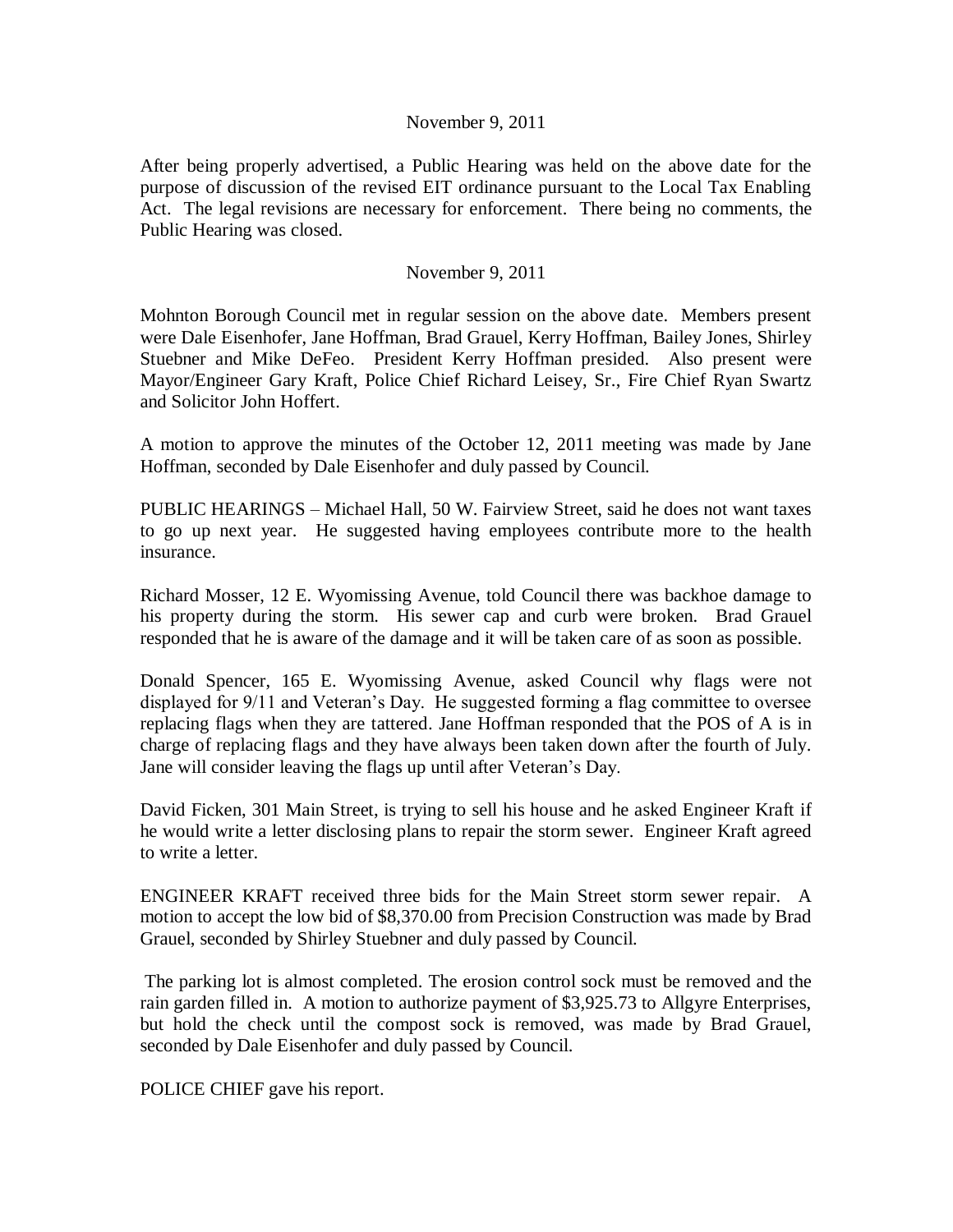November 9, 2011

FIRE CHIEF gave his report. Kerry Hoffman thanked the fire company for all their help during the storm.

SOLICITOR – A motion to adopt Ordinance No. 789 levying a tax on earned income and net profits requiring employers to withhold and remit the tax was made by Brad Grauel, seconded by Dale Eisenhofer and duly passed by Council.

A motion to advertise to amend recycling Ordinance No. 520 was made by Mike DeFeo, seconded by Jane Hoffman and duly passed by Council.

PRESIDENT – None.

MAYOR – A motion to authorize an expenditure of \$150.00 to Radio Maintenance for adjustment of the Borough's license for the radios to switch to narrow band was made by Jane Hoffman, seconded by Dale Eisenhofer and duly passed by Council.

## COMMITTEE REPORTS

 $FINANCE - A motion to advertise the proposed 2012 budget for $1,285,120.76, which$ includes a .3 mil increase, was made by Dale Eisenhofer, seconded by Shirley Stuebner and duly passed by Council.

Brad Grauel said the increase is due to a \$53,000.00 increase in health insurance.

A motion to advertise to hold the Budget Hearing on December 14, 2011 at 7:15 PM was made by Dale Eisenhofer, seconded by Jane Hoffman and duly passed by Council.

BUILDING & ZONING & FIRE & WATER – None.

RECREATION – Jane Hoffman reported there are many trees down at the playground and dangerous limbs hanging on tops of trees. Mayor Kraft plans to post signs and use caution tape to close portions of the playground where there is danger from the limbs. Solicitor Hoffert offered to pay for the signs.

GRANT S & ACQUISITIONS & COMMUNITY RELATIONS – None.

LIGHT & HIGHWAY – Brad Grauel met with Engineer Kraft and Chief Leisey to go over snow removal operations and communications.

The chipper is being repaired. Residents who are unable to bring their branches to the Borough Hall are being asked to put the limbs at the curb for chipping or pick-up. Brad is thinking of getting a price from a company with a bigger chipper to help with the chipping.